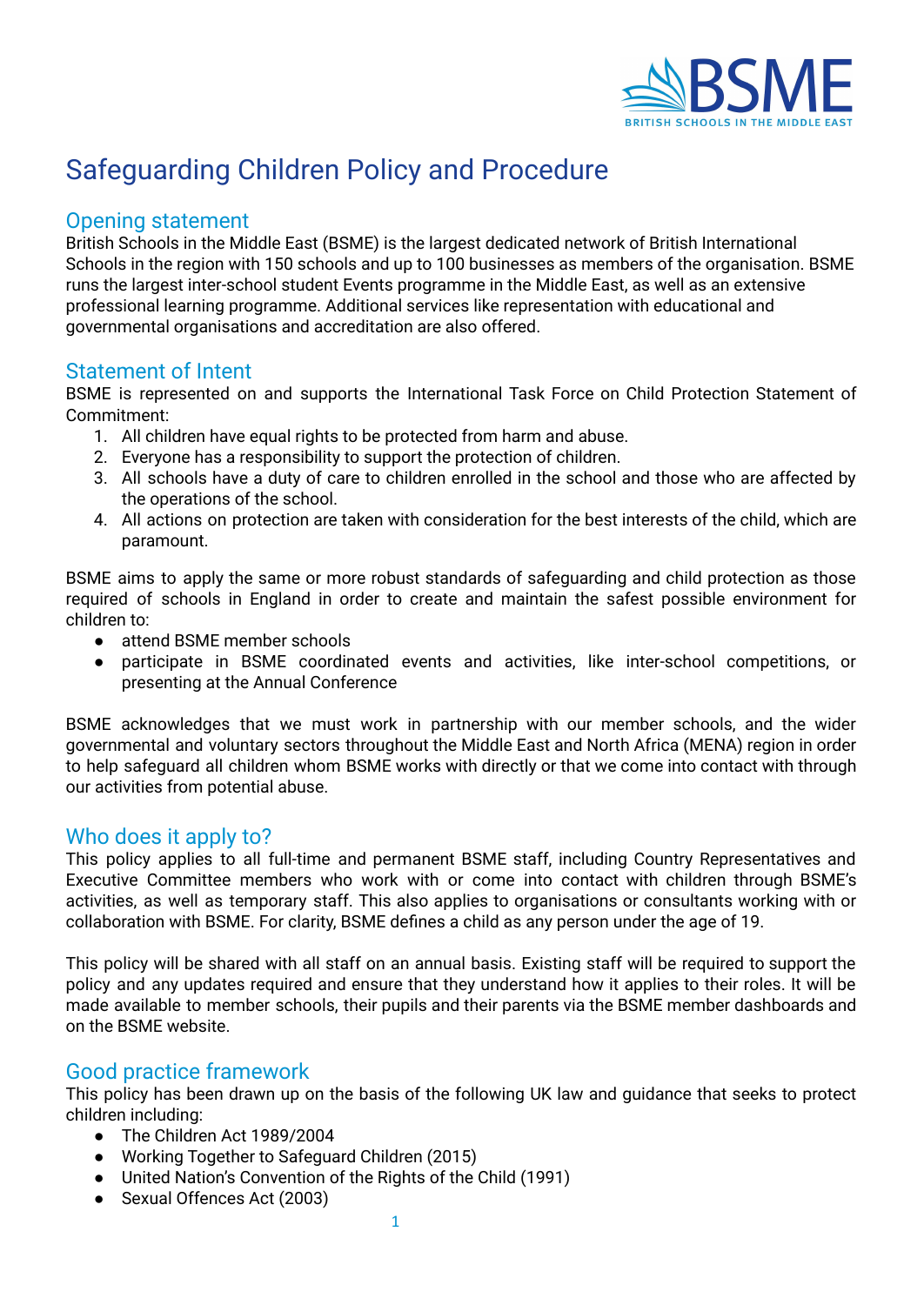

- Safeguarding Vulnerable Groups Act (2006)
- Children and Families Act (2014)
- Information sharing: Advice for practitioners providing safeguarding services to children and their parents/carers (HM Government 2015)
- Data Protection Act (1998) and GDPR (2016)
- Human Rights Act (1998)
- Keeping Children Safe in Education 2021

## Legal framework

BSME recognises that they work with children directly and indirectly throughout the Middle East region and that the legal context of child protection varies between each country. In addition to our own good practice framework, we will ensure that we operate within the laws and with the appropriate child protection support systems of the countries within which we, or our member schools, work.

## BSME recognises that:

- safeguarding children is every adult's responsibility
- the welfare of the child is paramount
- all children should be equally protected from all types of abuse and/or harm regardless of (actual or perceived) age, racial heritage, gender or gender identity, disability, religious belief, sexual orientation or identity
- some of the children that BSME works with are additionally vulnerable perhaps due to their family situation, physical or learning disabilities or lack of wider support networks
- cultural attitudes towards child protection vary from country to country and these do not always reflect UK standards
- in order for safeguarding systems to be effective, BSME will work in partnership with our member schools, partners and other appropriate agencies
- that abuse is rarely a stand-alone event and often multiple issues overlap
- that, in addition to emotional, physical, and sexual abuse and neglect, there are a range of other safeguarding concerns that BSME aims to protect children from, including but not limited to:
	- bullying (including online bullying)
	- peer-on-peer abuse
	- self-harm (including harmful behaviours)
	- mental health
	- child sexual exploitation
	- domestic abuse

Definitions of these terms can be found in the Appendix 2.

# During BSME coordinated events (such as inter-school competitions), we will seek to keep children safe by requiring attending schools to ensure that they:

- provide the name of a suitably trained member of staff who is allocated as the leader for the event who has overall responsibility for ensuring the supervision and conduct of the trip and pays due regard to the health, safety and welfare of those involved in the event
- secure appropriate permission from the child's parent/carer to travel to and participate in the event and are fully aware that they are acting in loco parentis
- conduct a full and thorough risk assessment of the event and any travel involved prior to departure and detailed steps that have been/will be taken to manage and minimise risk
- ensure that staff continue to risk assess throughout the event taking into account any changes in staff or students' health, changes in weather, changes in the political situation, etc. which may affect risk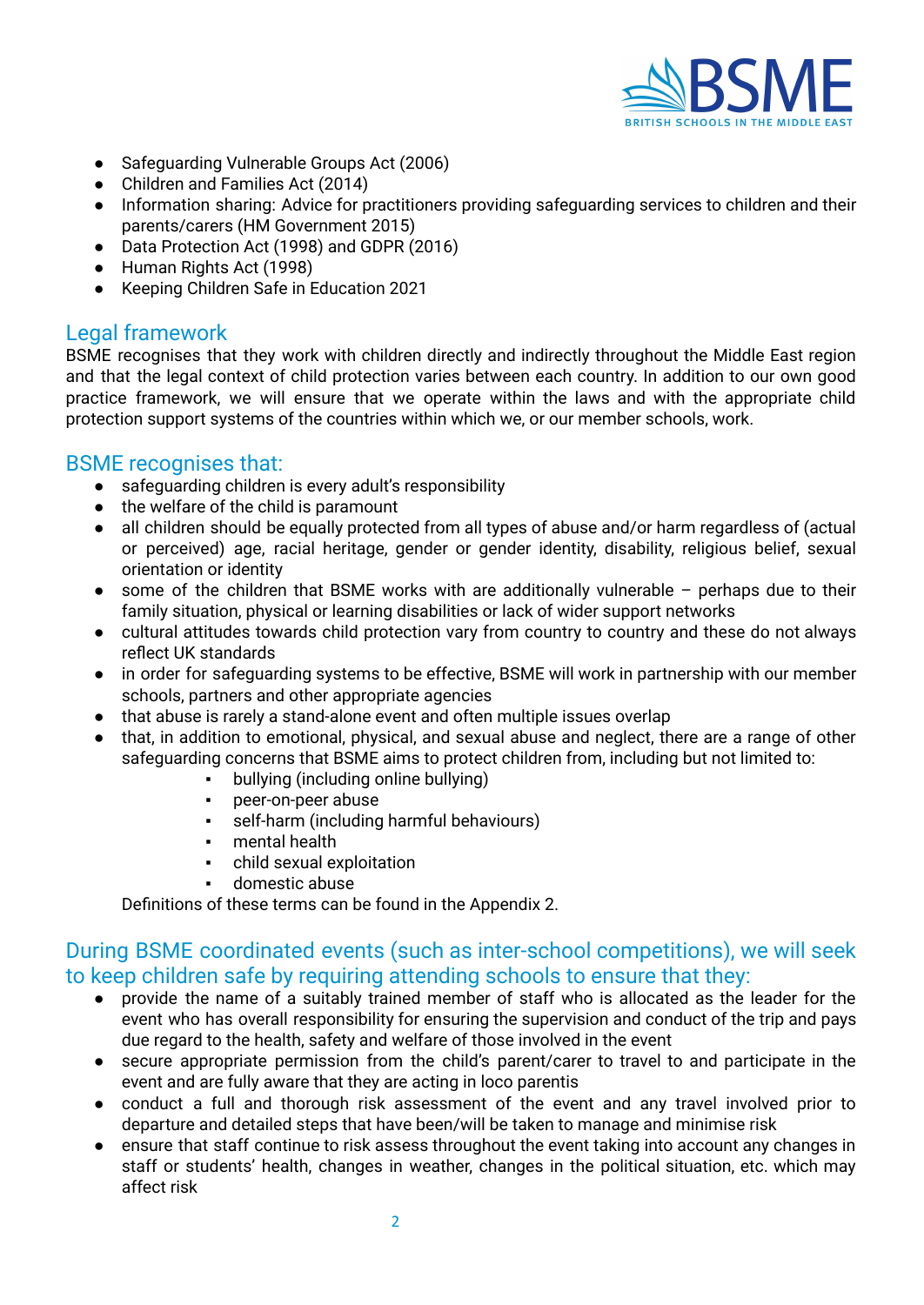

- check the latest foreign travel advice for any country they plan to visit prior to departure and ensure that you keep abreast of any changes in advice (www.gov.uk/foriegn-travel-advice)
- ensure that adult to child ratios as per the BSME Games Handbook and that any attending adults have the appropriate checks from ACRO, or police clearance from relevant countries
- ensure that gender appropriate staff are deployed on all trips as represented by the students
- ensure that at least one accompanying adult has an up-to-date first aid certificate
- ensure that the school has adequate insurance and medical cover
- complete a major incident form if anyone in the party is seriously harmed during the event, and a near-miss form for situations which can provide learning around the safety of future events, to be shared with BSME as soon as is practicably possible (see Appendix 3)
- establish robust emergency procedures
- guarantee separate sleeping arrangements for male and female pupils and that pupils have an appropriate level of privacy for sleeping, changing and bathing.
- It is participating schools' responsibility to inform parents that their children may appear in BSME coverage of the event.

# During BSME delivered events, we will seek to keep children safe by:

- valuing them, listening to them and respecting them
- ensuring that all staff working with children are carefully selected, and have had appropriate background checks conducted
- ensuring that all staff who work with children have read and understood this policy, know what to do if they have concerns and understand and accept their responsibility for the safety of children in their care
- ensuring that safeguarding and child protection is included in all new staff induction and that all staff receive regular training
- providing effective management of staff through support, training and quality assurance measures
- recording and storing the personal information of children professionally, securely and in line with BSME's privacy policy
- ensuring that we provide a safe physical environment for children and staff
- responding swiftly and appropriately to all suspicions or allegations of abuse, and to ensure confidential information is restricted to the appropriate external agencies and designated staff within BSME
- developing and implementing an anti-bullying environment where adults model supportive language and respectful behaviours
- developing and implementing an effective complaints procedure available on school portals for their information
- ensuring all children and their parents/carers have access to this safeguarding policy by making it available on the BSME website.

## Through working with BSME member schools, we will seek to keep children safe by:

- ensuring that all BSME schools have met the minimum safeguarding requirements of the British Schools Overseas (BSO) inspection framework or similar approved frameworks;
- advocating educational standards of safeguarding and child protection as set by the DfE throughout our network of schools by:
	- o providing guidance on our website
	- o including safeguarding in network meeting agendas
	- o including safeguarding in the Annual Conference Programme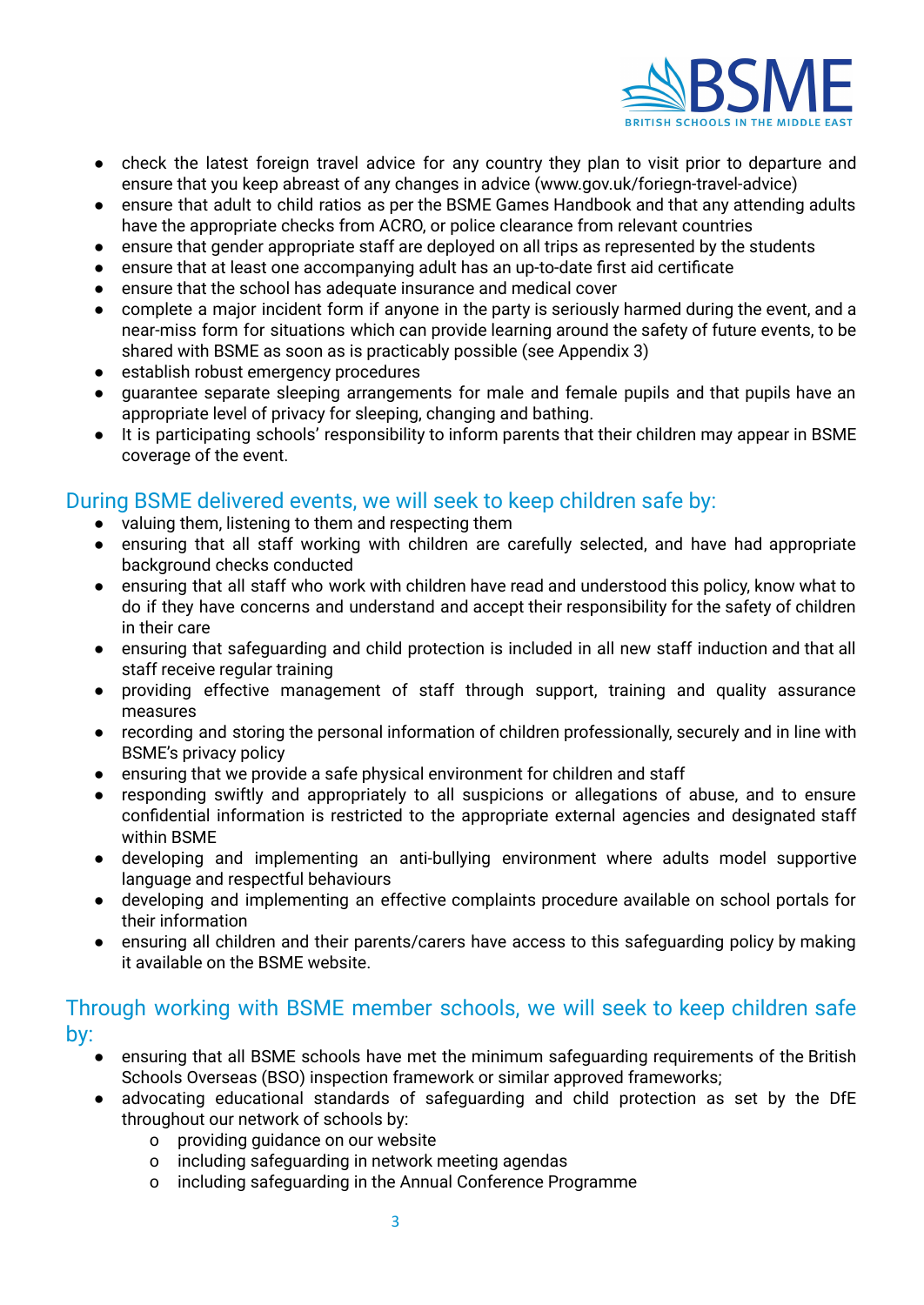

- o issuing regular updates to membership regarding developments in the UK which affect safeguarding
- o providing a broad Professional Learning offer focused on safeguarding
- o establishing and developing links with other agencies and organisations which support safeguarding, locally and in the UK
- requiring schools which are not meeting their safeguarding and child protection obligations to undertake a programme of improvement in this area or be removed from the BSME membership
- monitoring any safeguarding or child protection concerns across the membership and using this information to inform developments.

### BSME contractors and service providers

The BSME will ensure that contractors and providers are aware of these safeguarding and child protection policy and procedures. All employees of these organisations should use our procedure to report concerns. When we commission services from other organisations, we will ensure that compliance with our policy and procedures is a contractual requirement.

## Use of ICT and social media

BSME staff and volunteers are required to be professional in their use of BSME IT equipment and systems. Any images that are taken and/or published of children must only be done so with the permission of the child's guardians and should only be taken and stored using BSME equipment. Any direct communications with children must be done through the BSME official systems, preferably through staff in member schools. Any inappropriate language (e.g. racist, bullying, etc.) shared online by either a child or an adult, related to a BSME event and within the BSME membership or by a member of BSME staff, should be reported directly to the CEO in their role as DSL.

## Management of safeguarding

BSME's designated safeguarding lead is: BSME CEO BSME's lead safeguarding Executive Committee Member is: BSME Chair

They can be contacted:

- $\bullet$  during working hours:  $+971$  55 4801590
- outside working hours: ceo@bsme.org.uk

It is the role of the DSL to:

- monitor the effectiveness of policy and procedures
- make referrals to external agencies when appropriate
- ensure that relevant staff are trained
- update staff on new safeguarding developments

Safeguarding compliance is monitored by the DSL and reported via the Lead Safeguarding Executive Committee Member.

# If a child discloses abuse:

- stay calm and be reassuring
- find a quiet place to talk and establish the basic facts, taking care not to investigate or ask leading questions
- believe what you are being told
- listen, but do not press for information
- remain open-minded, do not pre-judge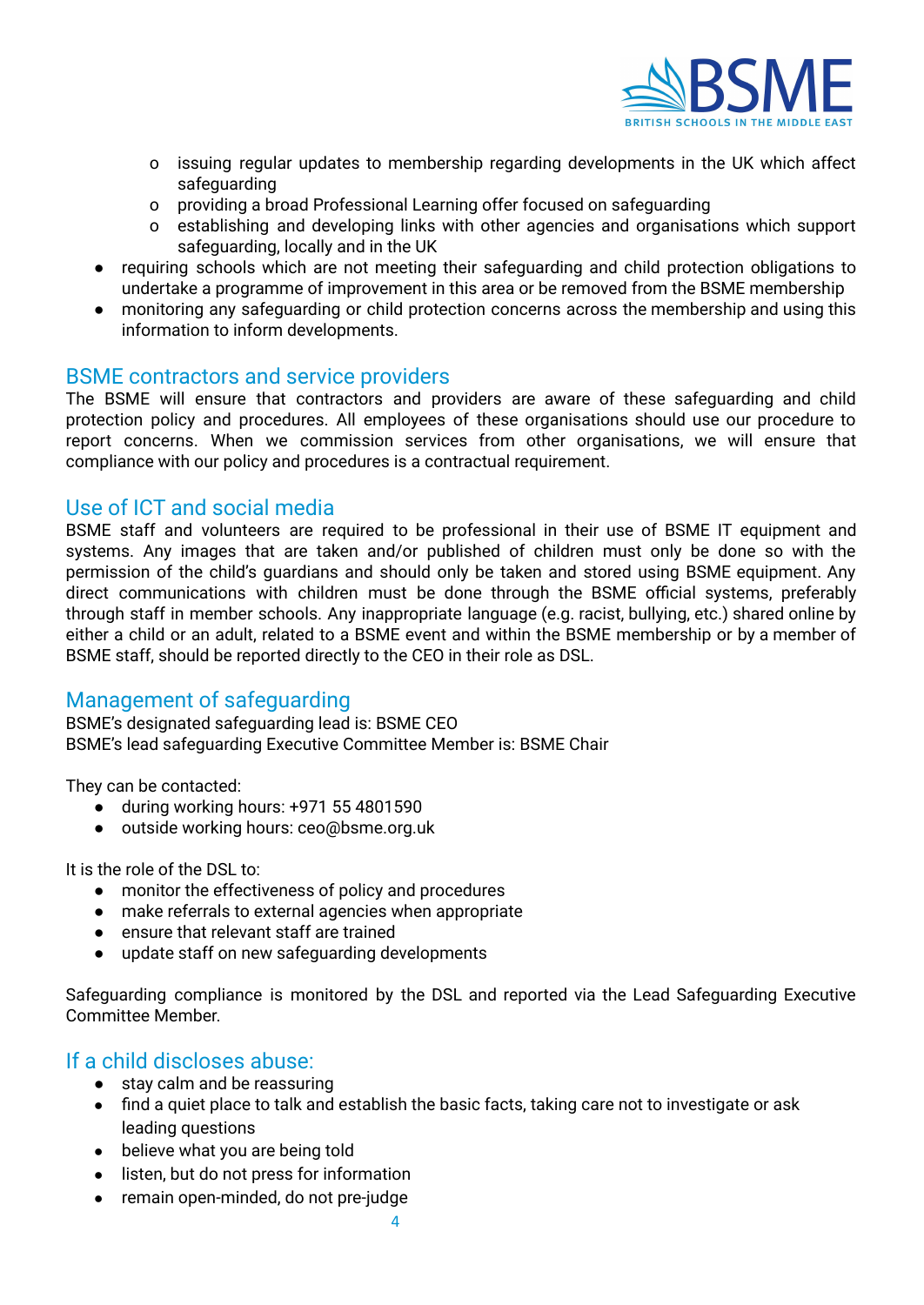

- say that you are glad that the child told you
- say that you will do your best to protect and support the child
- determine if this incident may affect how the child will be able to participate in any activities
- acknowledge that the child may have angry, sad or even guilty feelings about what happened, but stress that the abuse was not the child's fault
- do not make any promises not to pass on the information
- at the earliest opportunity, make written notes
- inform the CEO
- take all necessary steps to protect the child from a continuation of the alleged abuse
- acknowledge that you will probably need help dealing with your own feelings

# What to do if you have concerns about the actual or potential abuse of a child attending a BSME member school, a BSME coordinated event or competition or BSME delivered event

All safeguarding and/or child protection concerns relating to a child who attends a BSME member school should be reported directly to the CEO who will report it to the relevant school's Designated Safeguarding Lead or Child Protection Officer. It is their responsibility to ensure that appropriate action is taken in line with their school's safeguarding and child protection policy and procedures. This report should be made in writing with a copy submitted to the DSL at the member school (see Appendix 3).

Do not attempt to discuss your concerns about the child with the child's family or share your concerns with anyone else except the DSLs. Doing so could potentially increase the child's risk of abuse.

The DSL at BSME will follow-up with the DSL of the child's member school directly (unless they are implicated in the concern) to ensure that they are satisfied that appropriate action has been taken.

Due to only being able to share information relating to safeguarding and child protection on a 'need to know' basis and 'in the best interests of the child', the DSLs may not be able to provide you with an update on what action, if any, has been taken. Continue (if able) to monitor the situation and if you feel that there is no improvement or the situation is worsening, ensure that you submit a further report (to both the school and the BSME's DSL, highlighting your ongoing concerns.

If there is a concern for the immediate safety of a child, the local police or child protection services should be informed.

#### What happens next

All safeguarding concerns and reports will be managed by the DSL whose role it is to collate relevant information, establish thresholds of concern, liaise with the DSL in BSME's member schools, make referrals and cooperate with child protection services and/or the police as appropriate.

All safeguarding concerns and reports will be stored securely in either a locked filing cabinet or in a password protected secure online area. The information will be stored in line with the Data Protection Act (1998) and GDPR. These records should be stored for 10 years.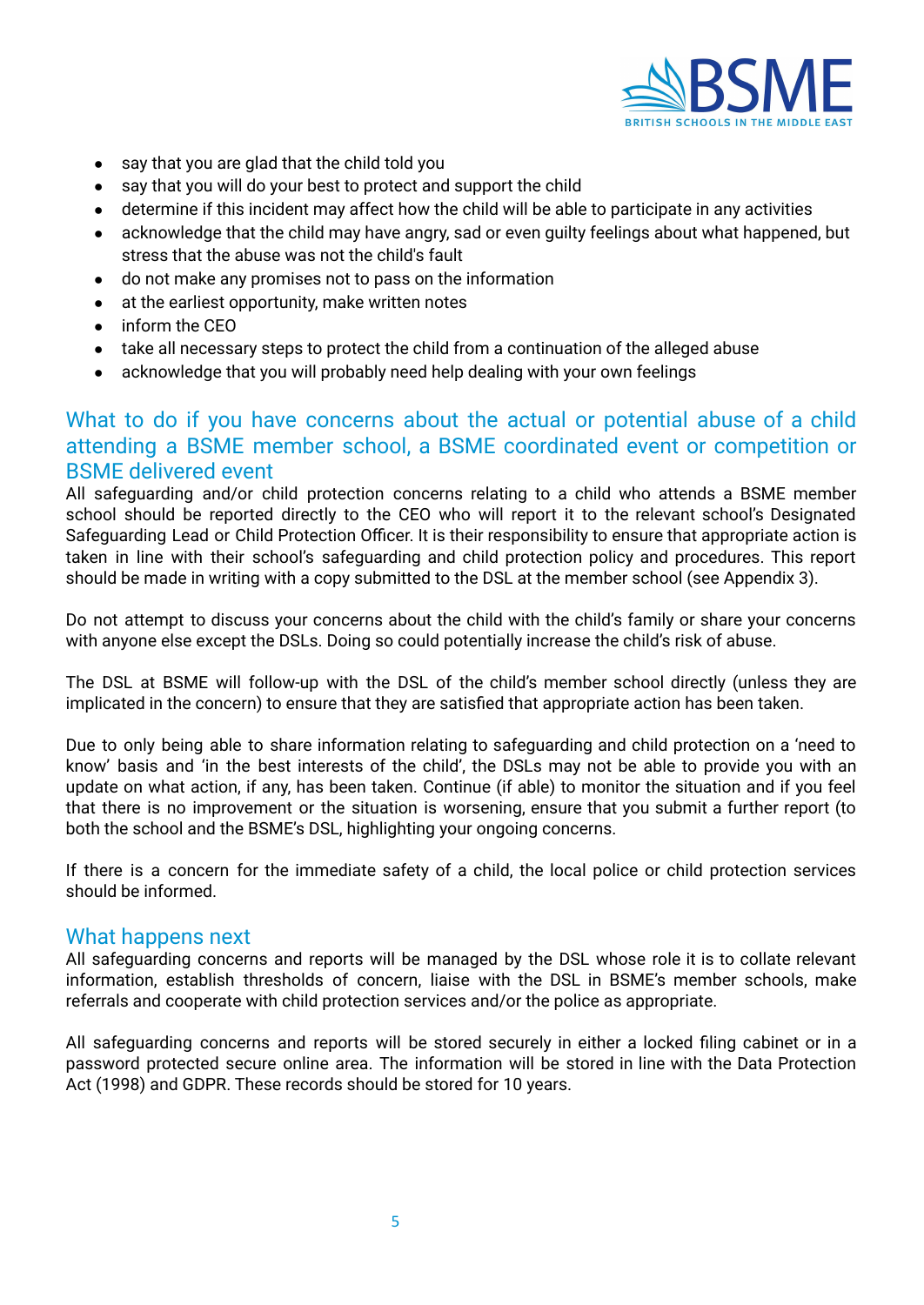

# What to do if you have concerns about potential or actual abuse of a child by a member of BSME staff

Any concerns or information relating to the abuse of any child by a BSME member of staff or volunteer will be taken very seriously. Your concerns or information should be recorded in writing (Appendix 3) and given to the CEO at BSME. The CEO, in the role of DSL, has a duty to support you whilst you report and they investigate your concerns. They also have a duty of care to the person about whom the allegations have been made.

It is the DSL's role to conduct the investigation and involve any external authorities as appropriate. Whilst the allegations are being investigated the staff member or volunteer should not be allowed any unsupervised access to children.

If the allegations prove to be substantiated or there remain significant concerns about the staff member's behaviour, their employment should be terminated and any requests for future references by organisations working with children should outline your concerns. If the adult concerned is from the UK, information regarding the termination of their position should be passed to the Disclosure and Barring Service in the UK and ACRO to minimise the risk of them obtaining alternative employment with access to children.

### What to do if you have concerns about another adult from a BSME member school

Any concerns or information relating to the abuse of any child by a member of staff from a BSME member school will be taken very seriously. Your concerns or information should be recorded in writing (Appendix 3) and given to the DSL at BSME. The DSL will liaise with the DSL at the member school (or if the allegation involves the school's DSL, then an appropriate member of their SLT).

It is the role of the DSL at the member school to investigate, involving the appropriate external authorities in line with their own safeguarding and child protection policy and procedures. The DSL from BSME will liaise regularly with the member school to establish how the allegations are being investigated, and what, if any, action has been taken.

## BSME's approach to safer recruitment

BSME acknowledges our responsibility to perform robust recruitment checks prior to employing any individual. We will, as a minimum:

- interview all applicants (either face-to-face or by Skype) in keeping with Safer Recruitment practices
- obtain two references (linked to a verifiable email or postal address) confirming the candidates suitability to work with children
- interrogate any gaps in employment on their CV/work history
- obtain, where possible, ACRO clearance (for those candidates who have previously been employed in the UK) and/or local police checks.

## Code of conduct

All BSME staff and volunteers are expected to abide by the Code of Conduct (Appendix 4). This is not only to safeguard children from adults who are seeking opportunities to abuse, but also to protect staff from misunderstandings and false allegations. Any member of staff whose behaviour is in breach of the code of conduct should be reported to the CEO (DSL), who will ascertain whether the breach was deliberate or poor professional judgement, and decide the most appropriate course of action.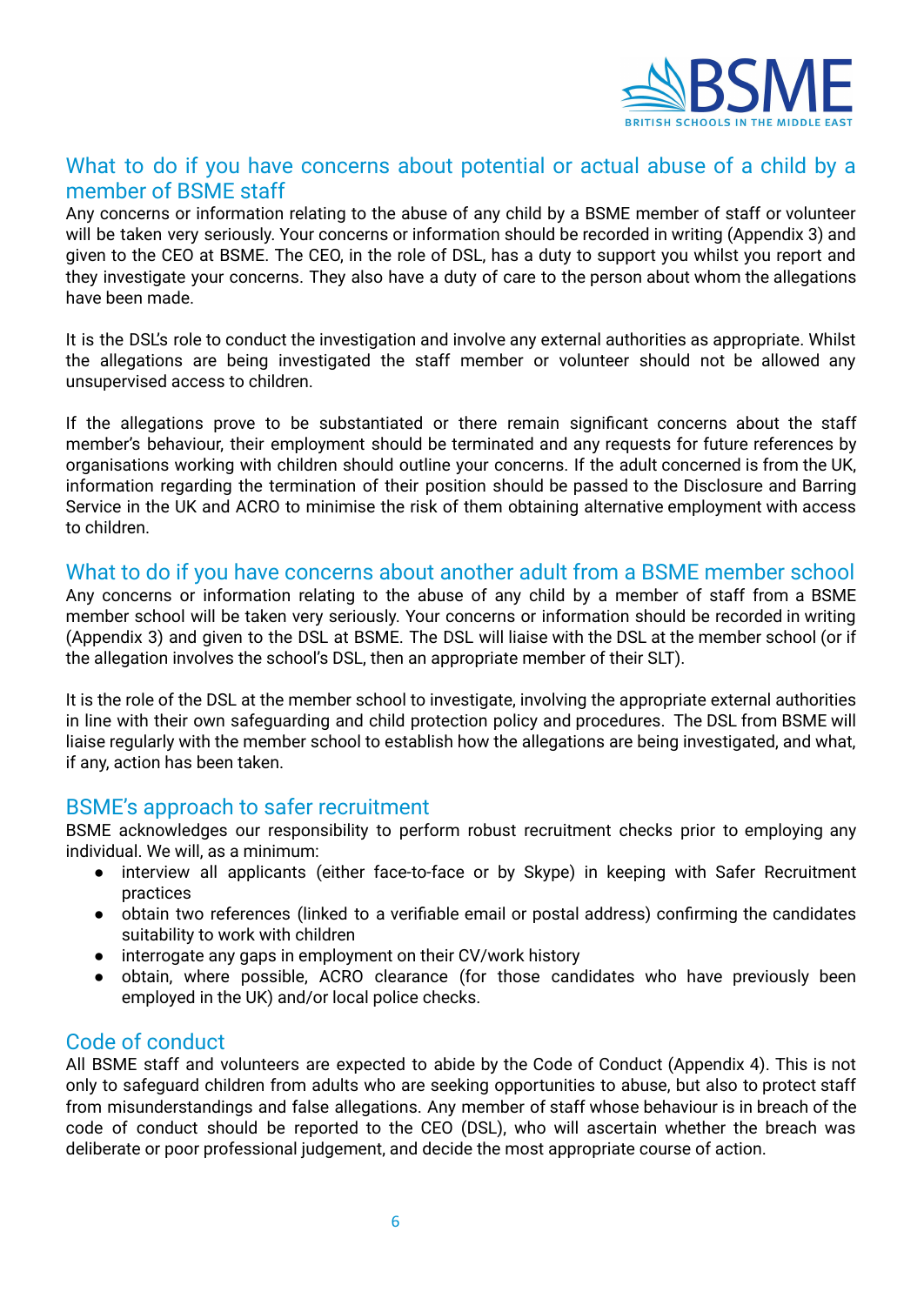

# Whistle blowing and complaints

We recognise that we need to support an environment that enables adults as well as children to report their concerns. If there is a safeguarding concern about any BSME member of staff or about the safeguarding and child protection practice within BSME or one of its member schools, you must report it to the CEO (DSL). If your concern involves the CEO then this should be passed to the Safeguarding Lead on the Executive Committee, that is, the BSME Chair. BSME has a duty of care to support anyone who reports concerns as long as these are not found to be malicious or vindictive.

Date of writing: 01 September 2018 Date of current review: 01 August 2021 Date of next review (1 year on): 01 August 2022 Policy owner: BSME (*drafted with support from Kidscape, UK*)

## Safer Recruitment

BSME applies strict safer recruitment approaches to the appointment of staff. All BSME staff and affiliates who work on BSME's behalf must have a valid ACRO certificate or a police clearance certificate from their host country. At least two references are sought with one from the employee's most recent employer.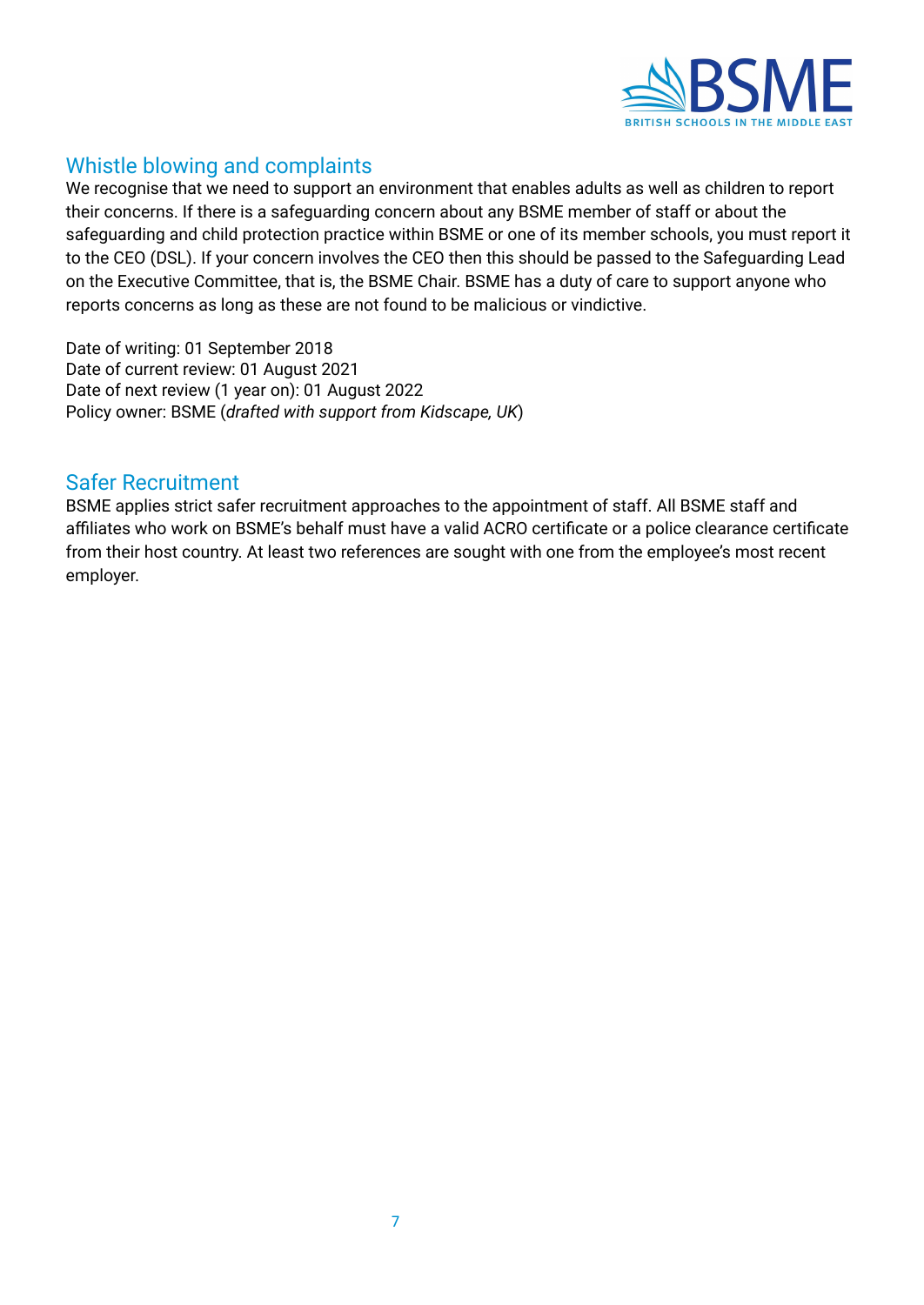

# Appendix 1: Useful contacts

#### **UK Disclosure and Barring Service**

[customerservices@dbs.gsi.gov.uk](mailto:customerservices@dbs.gsi.gov.uk) +44151 676 9390

*\*Please note that DBS no longer provides certificates for teachers working in the international market*

#### **ACRO**

[customer.services@acro.pnn.police.uk](mailto:customer.services@acro.pnn.police.uk) +44 (0)2380 479 920

# Appendix 2: Types of abuse

Abuse, neglect and safeguarding issues are rarely standalone events that can be covered by one definition or label. In most cases, multiple issues will overlap.

**Abuse:** a form of maltreatment of a child. Somebody may abuse or neglect a child by inflicting harm or by failing to act to prevent harm. Children may be abused in a family or in an institutional or community setting by those known to them or, more rarely, by others (e.g. via the internet). They may be abused by an adult or adults or by another child or children.

**Physical abuse:** a form of abuse which may involve hitting, shaking, throwing, poisoning, burning or scalding, drowning, suffocating or otherwise causing physical harm to a child. Physical harm may also be caused when a parent or carer fabricates the symptoms of, or deliberately induces, illness in a child.

**Emotional abuse:** the persistent emotional maltreatment of a child such as to cause severe and adverse effects on the child's emotional development. It may involve conveying to a child that they are worthless or unloved, inadequate, or valued only insofar as they meet the needs of another person. It may include not giving the child opportunities to express their views, deliberately silencing them or 'making fun' of what they say or how they communicate. It may feature age or developmentally inappropriate expectations being imposed on children. These may include interactions that are beyond a child's developmental capability as well as overprotection and limitation of exploration and learning, or preventing the child participating in normal social interaction. It may involve seeing or hearing the ill-treatment of another. It may involve serious bullying (including cyberbullying), causing children frequently to feel frightened or in danger, or the exploitation or corruption of children. Some level of emotional abuse is involved in all types of maltreatment of a child, although it may occur alone.

**Sexual abuse:** involves forcing or enticing a child to take part in sexual activities, not necessarily involving a high level of violence, whether or not the child is aware of what is happening. The activities may involve physical contact, including assault by penetration or non-penetrative acts. They may also include non-contact activities, such as involving children in looking at, or in the production of, sexual images, watching sexual activities, encouraging children to behave in sexually inappropriate ways, or grooming a child in preparation for abuse (including via the internet). Sexual abuse is not solely perpetrated by adult males. Women can also commit acts of sexual abuse, as can other children.

**Neglect:** the persistent failure to meet a child's basic physical and/or psychological needs, likely to result in the serious impairment of the child's health or development. Neglect may occur during pregnancy as a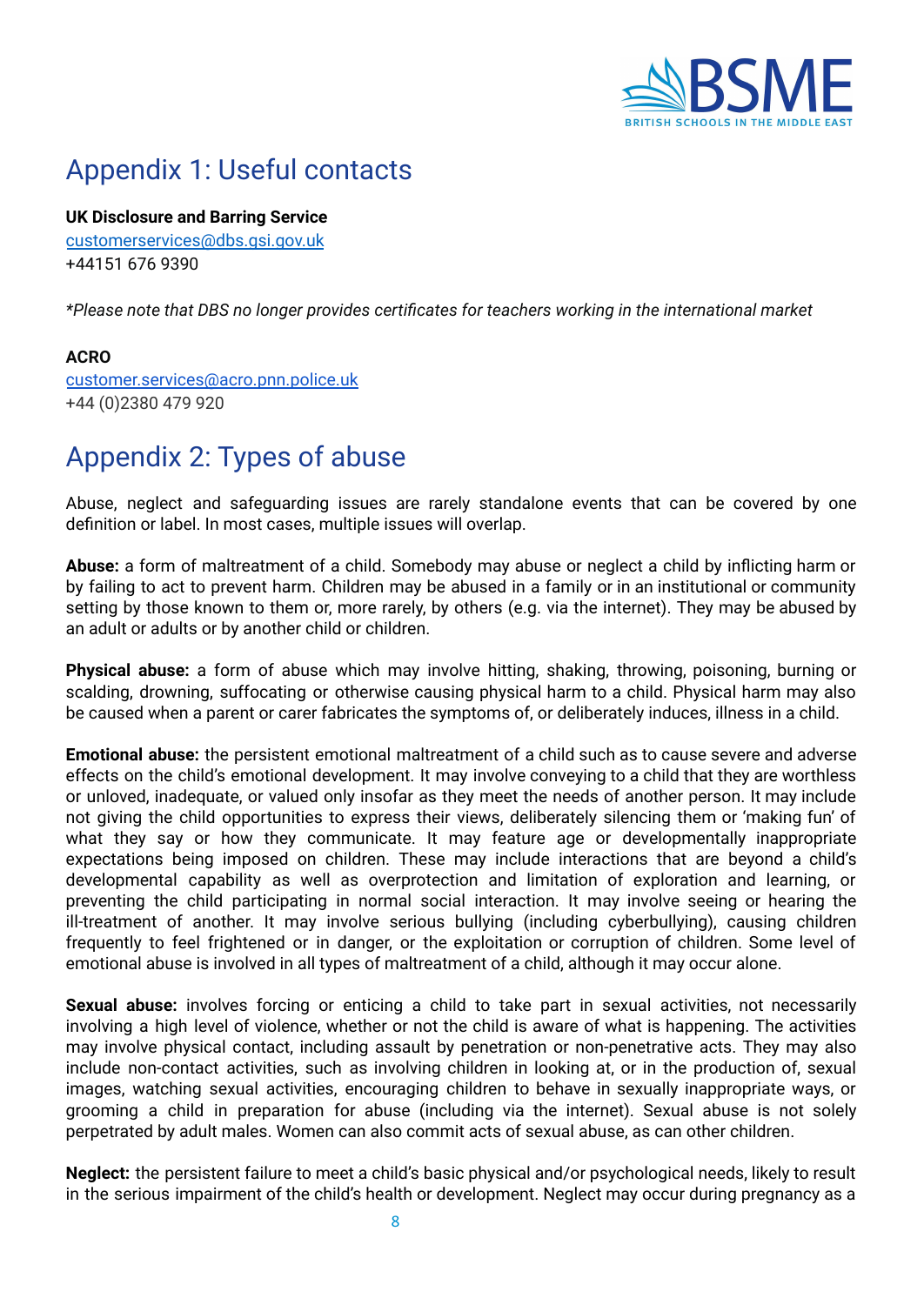

result of maternal substance abuse. Once a child is born, neglect may involve a parent or carer failing to: provide adequate food, clothing and shelter (including exclusion from home or abandonment); protect a child from physical and emotional harm or danger; ensure adequate supervision (including the use of inadequate care-givers); or ensure access to appropriate medical care or treatment. It may also include neglect of, or unresponsiveness to, a child's basic emotional needs.

# Specific safeguarding issues

- bullying including cyberbullying
- children missing education
- child missing from home or care
- child sexual exploitation (CSE)
- domestic violence
- drugs
- fabricated or induced illness
- faith abuse
- female genital mutilation (FGM)
- forced marriage
- gangs and youth violence
- gender-based violence/violence against women and girls (VAWG)
- hate incidents
- mental health
- missing children and adults
- private fostering
- radicalisation
- relationship abuse
- sexting
- trafficking

Behaviours linked to the likes of drug taking, alcohol abuse, truanting and sexting put children in danger. Safeguarding issues can manifest themselves via peer on peer abuse. This is most likely to include, but may not be limited to, bullying (including cyberbullying), gender based violence/sexual assaults and sexting.

*Adapted from Keeping Children Safe in Education, 2021, Department for Education*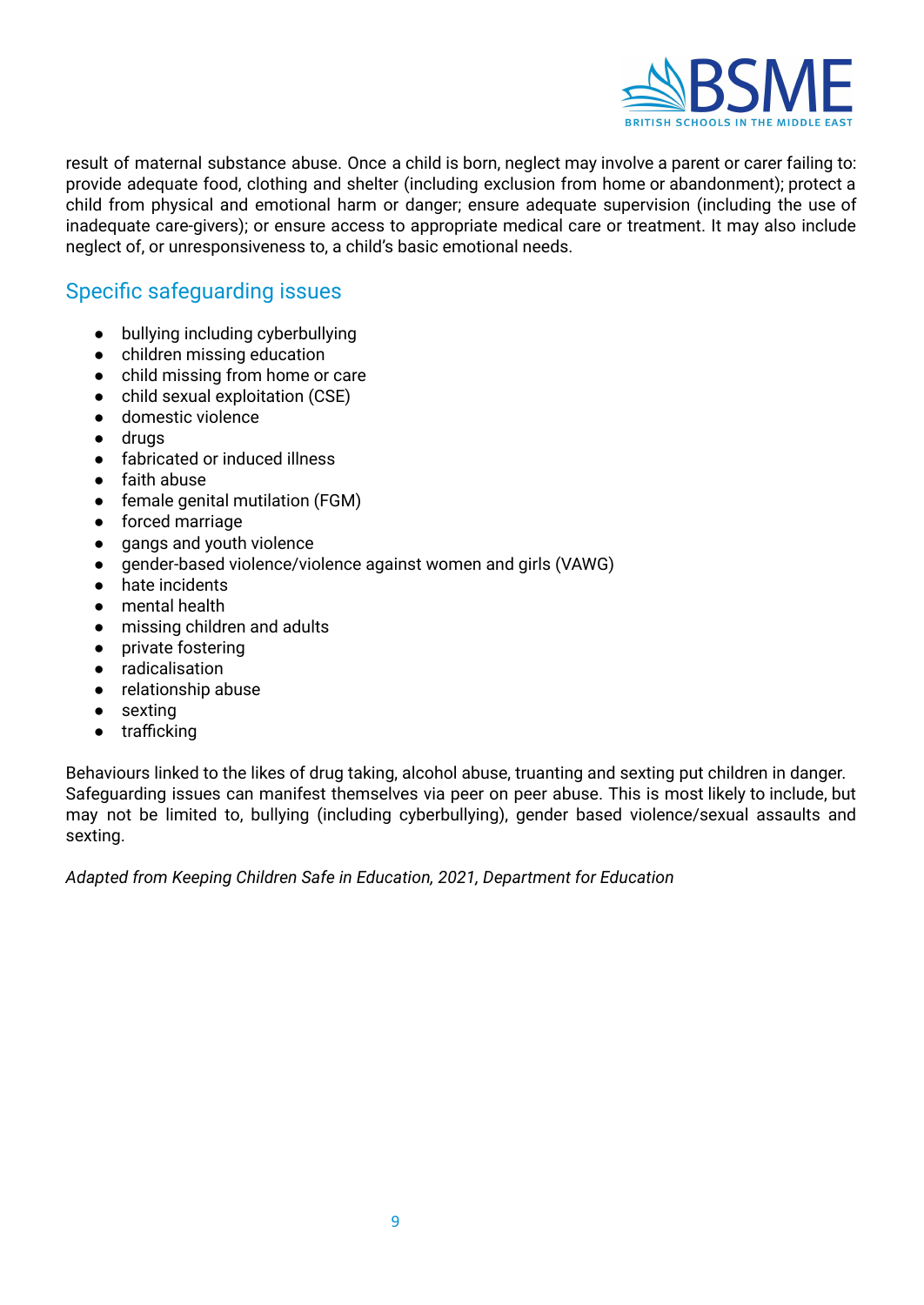

# Appendix 3: Recording Form for Safeguarding Concerns or **Casualties**

BSME staff are required to complete this form and pass it to the CEO, in their capacity as Designated Safeguarding Lead (DSL), if they have a safeguarding concern about a child that they come into contact with through BSME activities or a casualty has occurred.

| Full name of child | Date of Birth | School Name / Year Group | Your name and role |
|--------------------|---------------|--------------------------|--------------------|
|                    |               |                          |                    |

| Nature of concern, disclosure or casualty                                                  |  |  |  |  |
|--------------------------------------------------------------------------------------------|--|--|--|--|
| Please include where you were when the child made a disclosure, what you saw, who else was |  |  |  |  |
| there, what the child said or did and what you said and did.                               |  |  |  |  |
| Time & date of incident:                                                                   |  |  |  |  |
| Was there a physical injury? Yes / No<br>Did you see it occur? Yes / No                    |  |  |  |  |
| If yes, describe the injury:                                                               |  |  |  |  |
| Was anyone else with you? Who?                                                             |  |  |  |  |
| Has this happened before?<br>Did you report the previous incident?                         |  |  |  |  |
| Who are you passing this information to?                                                   |  |  |  |  |
| Name:                                                                                      |  |  |  |  |
| Position:                                                                                  |  |  |  |  |
| Your signature:                                                                            |  |  |  |  |
| Time form completed:                                                                       |  |  |  |  |
| Date:                                                                                      |  |  |  |  |

10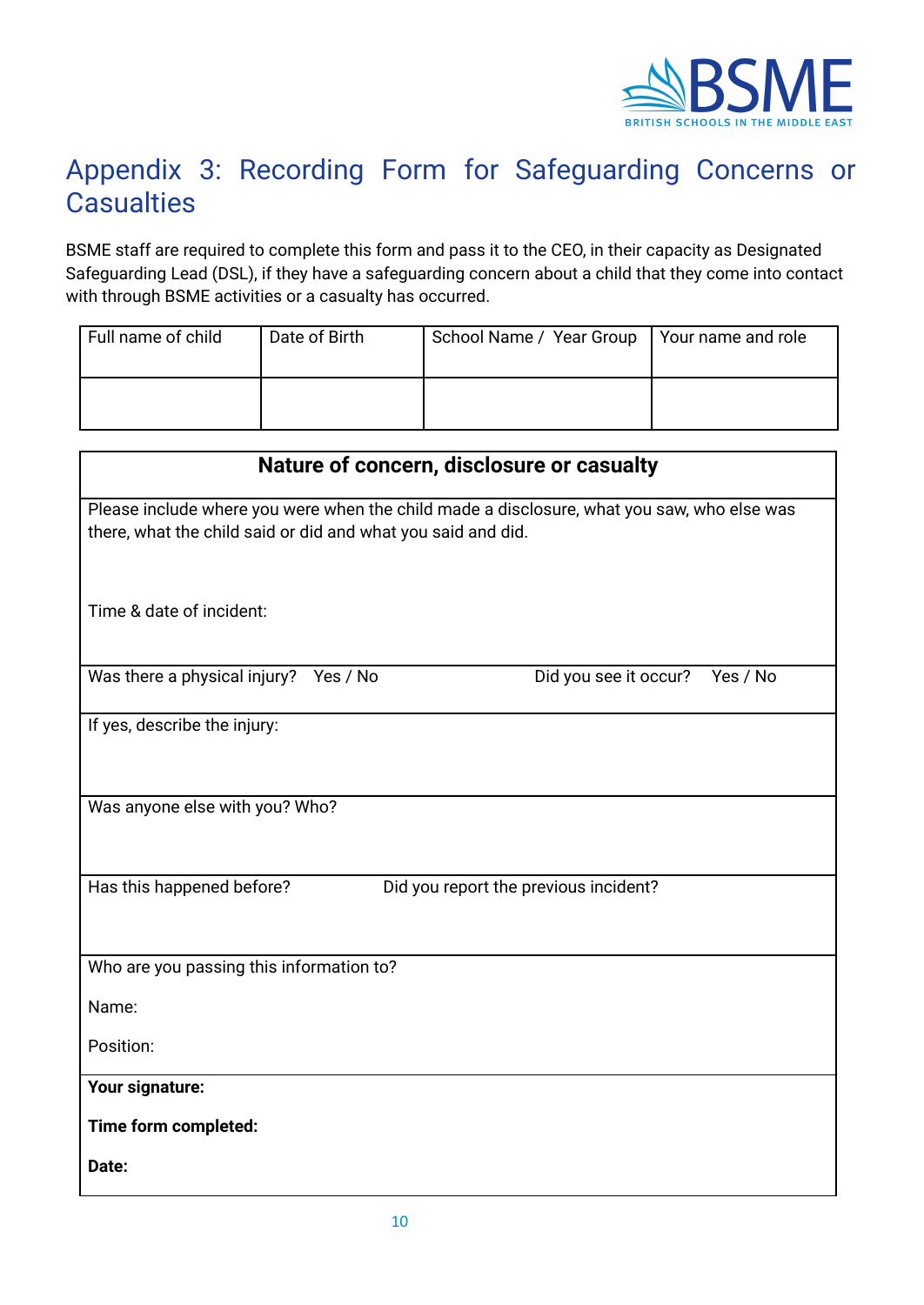

| Time and date form received by DSL:                               |              |                                |
|-------------------------------------------------------------------|--------------|--------------------------------|
| Action taken by DSL including who/which organisation referred to: |              |                                |
| Date / Time:                                                      |              |                                |
| Parents informed: Yes/No (If no, state reason)                    |              |                                |
| Feedback given to:                                                |              |                                |
| <b>School DSL</b>                                                 | <b>Child</b> | Person who recorded disclosure |
| <b>Further Action Agreed:</b>                                     |              |                                |
|                                                                   |              |                                |
|                                                                   |              |                                |